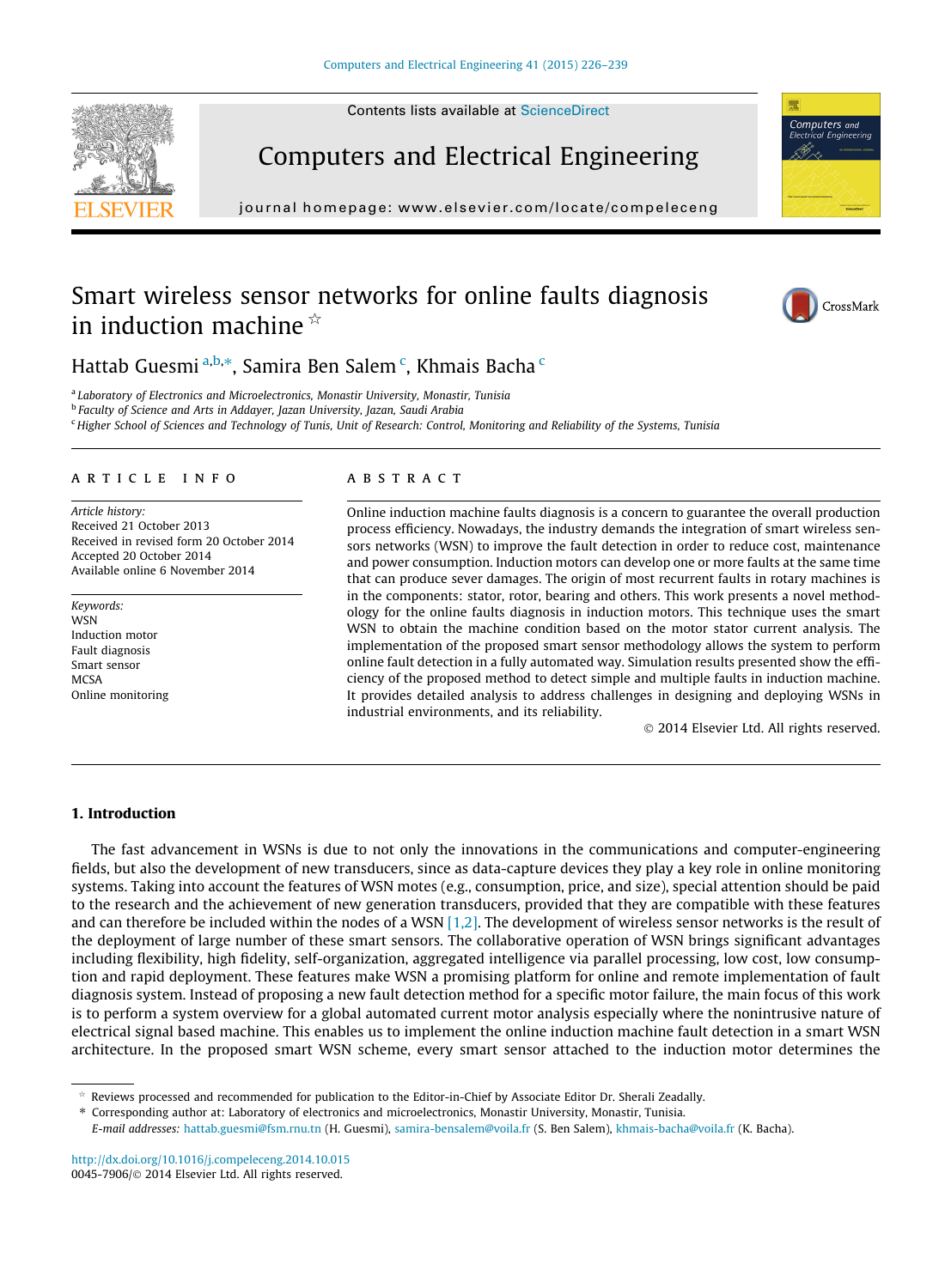condition of the motor if it is healthy or faulty and sends the fault nature if it exists. The smart sensor takes this decision based on the electrical data measured from the induction motor, and then the fault detection scheme is applied at the same smart sensor. Only the detected fault nature is sent to the local supervisory center via WSN and to the remote user via IP networks. In this approach the data communication burden is reduced because the WSN transmits only the motor condition to monitor efficiency and health condition in an online and nonintrusive manner. In other alternative approach, the electrical data are collected and transmitted through WSN and processed in the diagnosis center using alternative algorithms for fault detection. This method needs high bandwidth especially for great number of sensors and high capacity (for the diagnosis center) to process all gathered data. In case that, in some applications, other sensors data such as temperature and vibration are readily unavailable, it presents also many complexities for real time applications. Due to the limitation of WSN technology such as long latency, relaxed data throughput, limited reliability, and the system scalability are the objectives of applying the smart WSN scheme to perform online faults diagnosis for industrial machine [\[3,4\]](#page--1-0).

Induction motors are key elements in every industrial process; their robustness, low cost, easy maintenance and versatility make them popular in many applications from home appliance to sophisticated industrial equipments. In industry, the most popular induction motor is the squirrel-cage motor that they can keep working under certain fault conditions without giving any sign of failure until it is too late when production costs have excessively risen or the machine have suffered irreversible damage. Thus, when induction motor start developing incipient faults it is important to detect the fault early because it is easier to repair and benefiting the industry in cost and maintenance time. Online continuous monitoring of rotary machine can diagnose electrical and mechanical faults opportunely avoiding expensive reparations and unscheduled shutting downs of production line preventing incoming losses. The approach presented in this paper minimizes the time interval between the fault occurrence and its diagnosis, and to provide a system overview where the non-invasive enables its application in a WSN architecture. To attain this short detection time, the proposed fault detection method should be implemented at the smart sensor level. The paper discusses the development of sensors for identifying mechanical faults in induction motors is organized as; Section 2 describes the wireless sensor networks implemented in this architecture. Section [3](#page--1-0) presents the fault diagnosis method based on WSN. Section [4](#page--1-0) describes the architecture design of the proposed online fault detection method and Section [5](#page--1-0) presents the experimental validation of this architecture. Finally the work is concluded in Section [6.](#page--1-0)

#### 2. Related works

Induction motors are nowadays extensively used in industrial, commercial, aerospace, and military applications due to their simple construction and the reliability. In this way, early fault detection and identification permit preventative and condition-based maintenance to be arranged for the electrical machines during scheduled downtimes [\[5\].](#page--1-0)

Various methods for induction motor fault detection have been reported in the literature. In  $[6]$ , authors have suggested an online induction motor diagnosis system using motor current signature analysis with advanced signal-and-data-processing algorithms. The proposed system diagnoses induction motors have four types of faults such as breakage of rotor bars and end-rings, short-circuit of stator windings, bearing cracks, and air–gap eccentricity. Advanced signal-and-data-processing algorithms are composed of an optimal-slip-estimation algorithm, a proper-sample-selection algorithm, and a frequency auto search algorithm for achieving MCSA efficiently. In [\[7\]](#page--1-0), authors have investigated the detection of rolling-element bearing faults in induction motors by stator current monitoring. A fault model has been suggested, which takes in consideration fault related air–gap length variations and changes in the load torque. The frequency contents of the stator current are obtained for the three major fault types. The spectral analysis shows that characteristic vibration frequencies are discernible in the torque spectrum. The torque oscillations lead to changes in the stator current spectrum. In  $\lceil 8 \rceil$ , a formulation of a mixed eccentricity index has been developed considering the interaction between static- and dynamic-eccentricity flux den-sity waves. In [\[9\],](#page--1-0) authors have taken the initial step to investigate the efficiency of current monitoring for diagnostic purposes. The effects of stator current spectrum are described and the related frequencies determined. The frequency signatures of some asymmetrical motor faults are well identified using advanced signal processing techniques such as high-resolution spectral analysis. In [\[10\],](#page--1-0) authors have presented the use of the induction motor current to identify and quantify common faults based on bi-spectrum analysis. A modified bi-spectrum based on the amplitude modulation feature of the current signal is then adopted to combine both lower sidebands and higher sidebands simultaneously.

The signal processing tools used in induction motor fault diagnosis are much diversified. In [\[11\],](#page--1-0) author presents an original fault signature based on an improved combination of Hilbert and Park transforms. The fault signature is analyzed using the classical fast Fourier transform (FFT), the effects of mechanical faults are described, and the related frequencies are determined. In [\[12\],](#page--1-0) author proposes the use of the Wigner–Ville distribution for the time–frequency decomposition of the startup current signals, since this is a tool showing a good trade-off between time and frequency resolution both for low and high frequency regions. In [\[13\],](#page--1-0) authors have presented a diagnosis method of induction motor faults based on time–frequency classification of the current waveforms. This method is composed of two sequential processes: a feature extraction and a rule decision. In the process of feature extraction, the time–frequency representation has been designed for maximizing the separability between classes representing different faults. The disadvantages of time–frequency tools are: first the compilation of their algorithms is time consuming compared to that of FFT. Second, the extraction of information necessary for diagnosis is difficult.